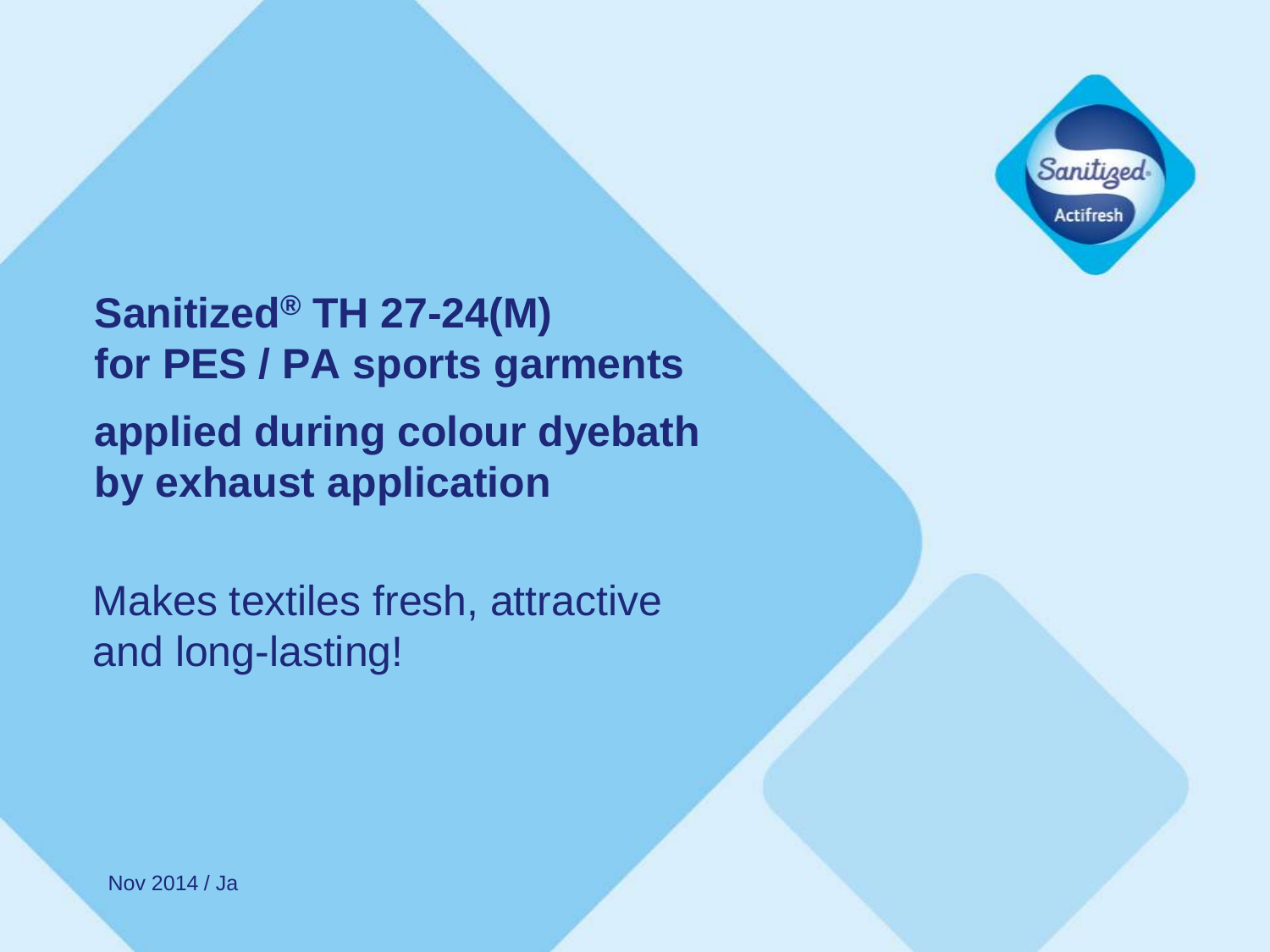### **Contents**

### **Benefits of Sanitized® TH 27-24(M)**

- › Hygiene function
- › Fungi protection
- **Product description**
- **Dye application process**
- **Test methods incl. abstracts**
- **Communication**

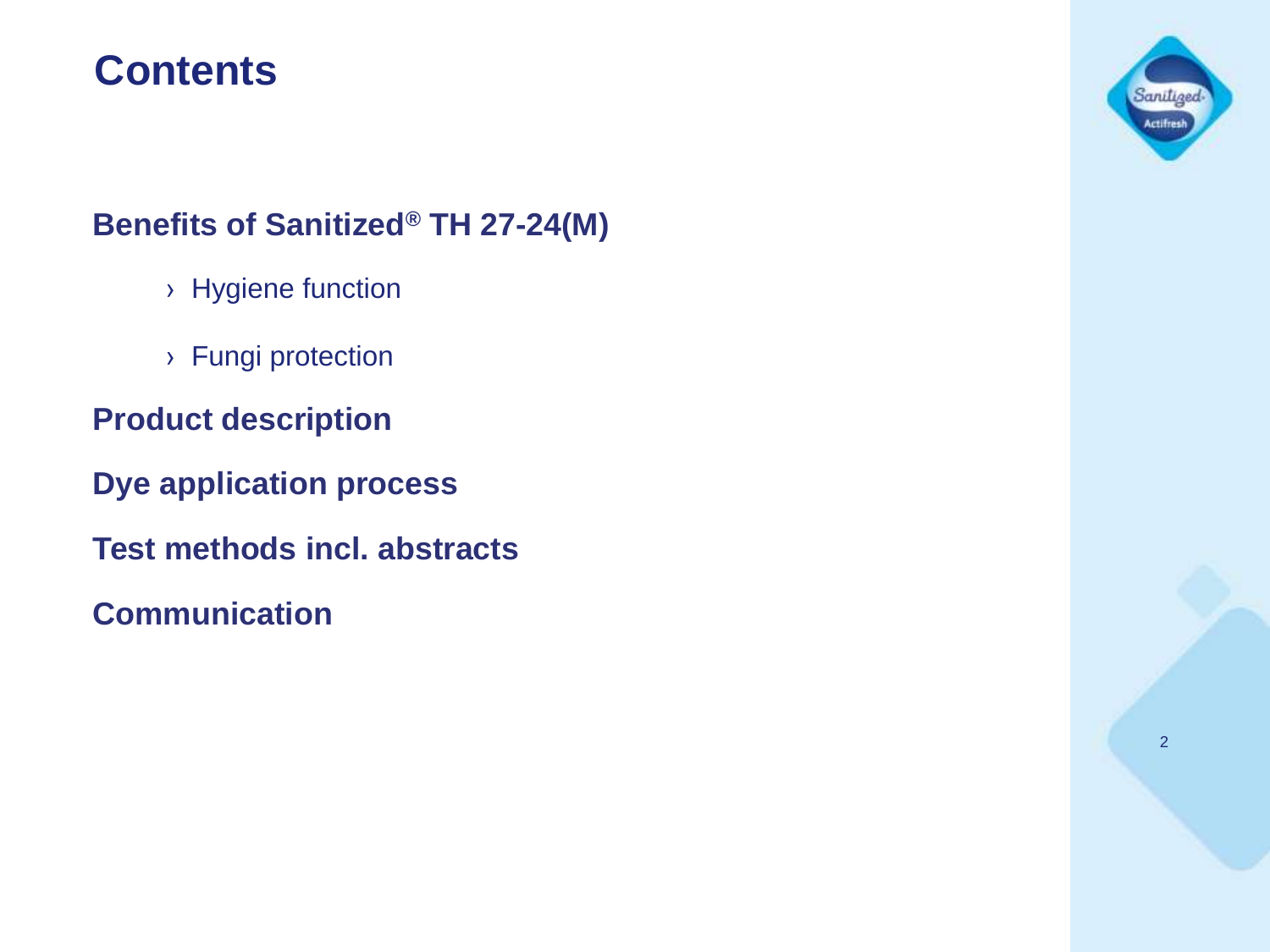### **Characteristics of Sanitized® TH 27-24(M)**



- › Based on Zinc pyrithione (used in a large variety of cosmetic products)
- › Water based white to beige dispersion
- › Slightly anion-active
- › Good temperature stability
- › Ready-to-use product

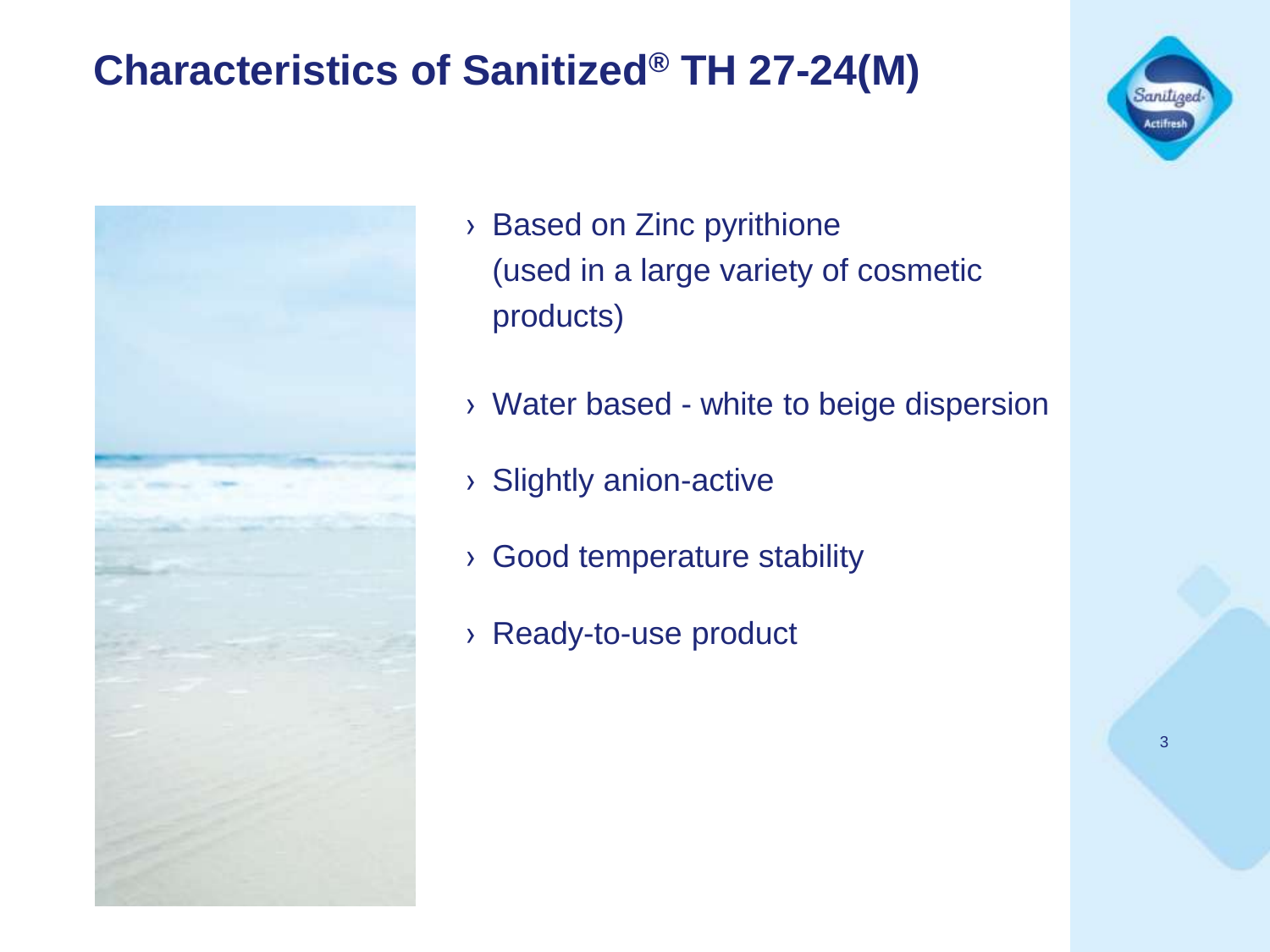### **Illustration Zinc-Pyrithione.** Mode of Action





- 2. Inhibits the generation of energy
- 3. Prevents the storage of energy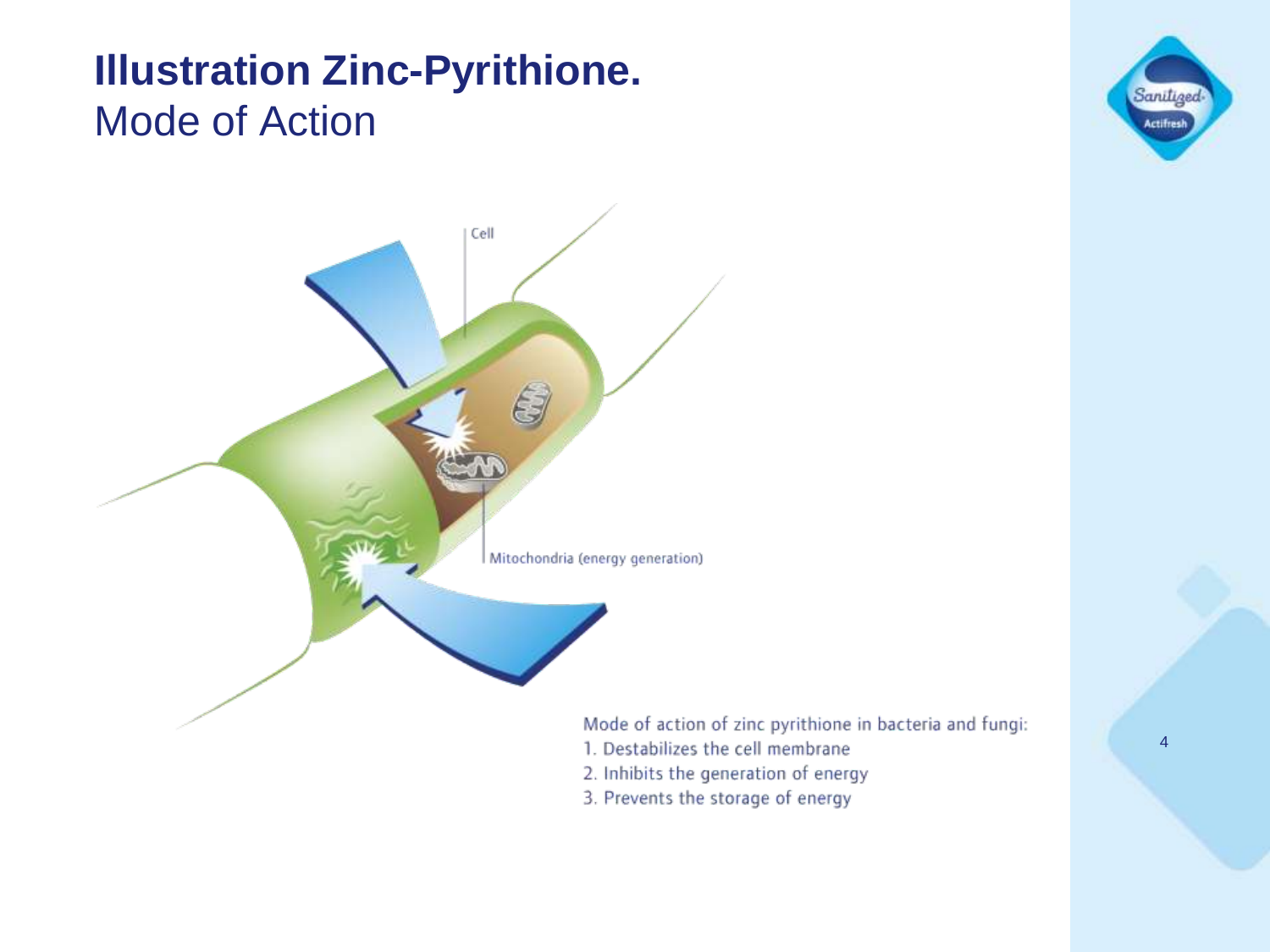### **Application**



- › Padding
- › Foaming
- › Coating

### **Compatibility:**

| <b>Binders</b>          | Appretan N 92111        |
|-------------------------|-------------------------|
| <b>Fluorocarbons</b>    | Nuva TTC, Nuva HPU      |
| <b>Flame retardants</b> | Pekoflam NW lig.,       |
|                         | Pekoflam HSD lig.,      |
|                         | Pekoflam DPN liq. Conc. |

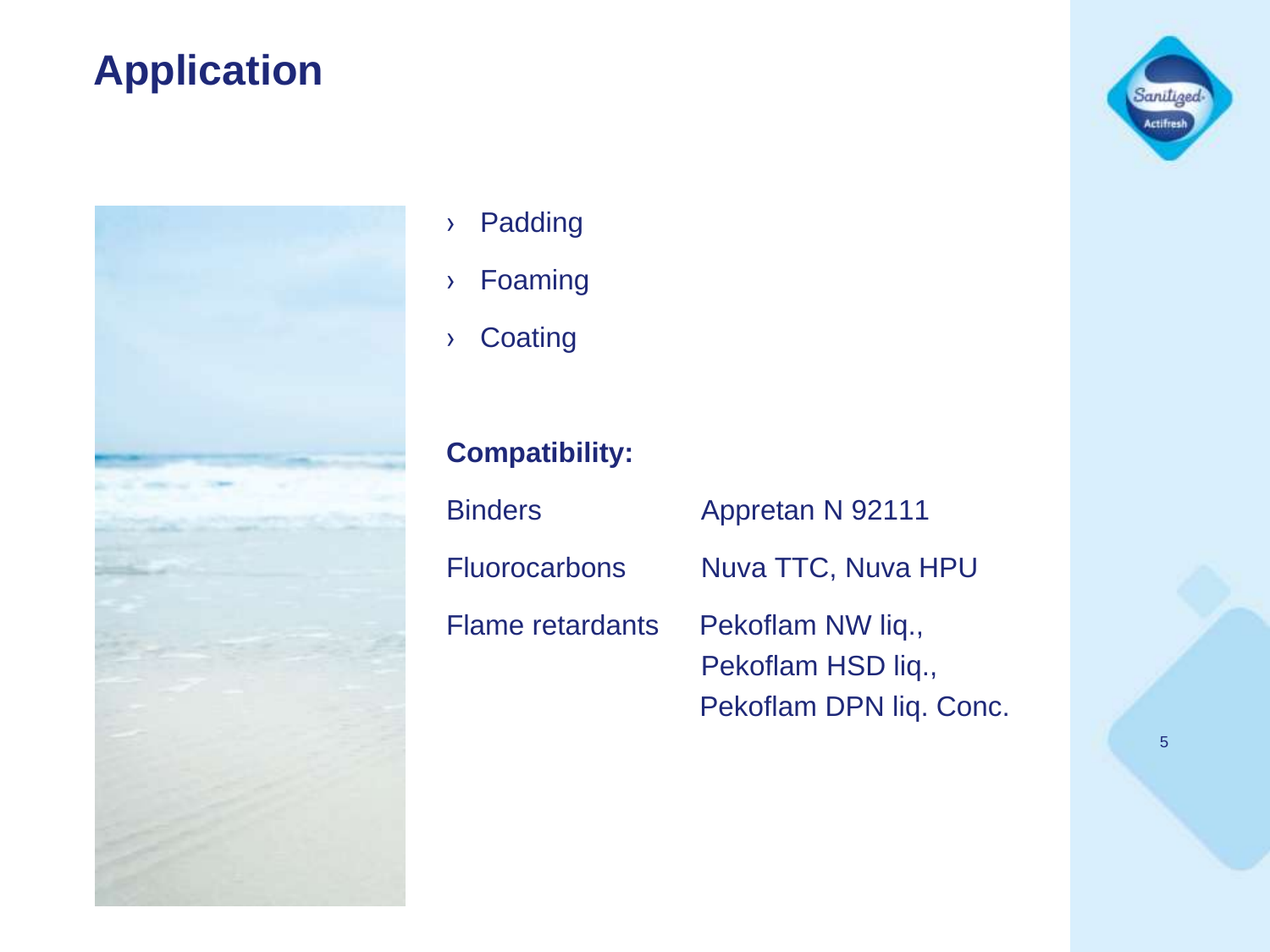### **Product safety**



› Allergy UK

- › OEKO-TEX Standard 100, classes I IV
- › bluesign®
- › EPA registration







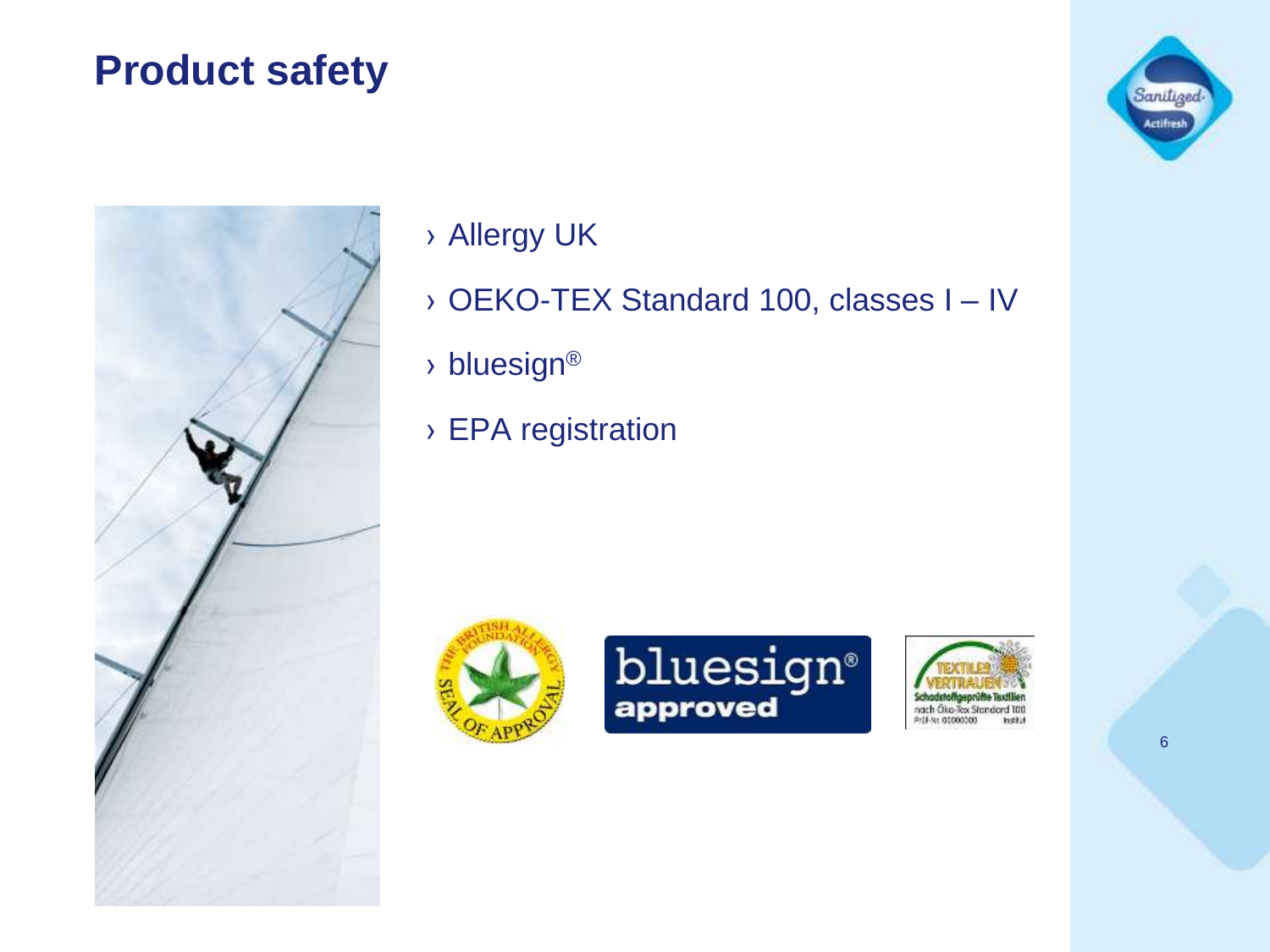### **Wash fastness**

Sanitized<sup>®</sup> TH 27-24(M) has a reliable wash fastness, if the textile care follows the Sanitized® recommendation:

Textile care:

End articles which are treated with Sanitized® TH 27-24(M) should be washed carefully with a pH-neutral wash detergent. e.g. "wool wash detergent"



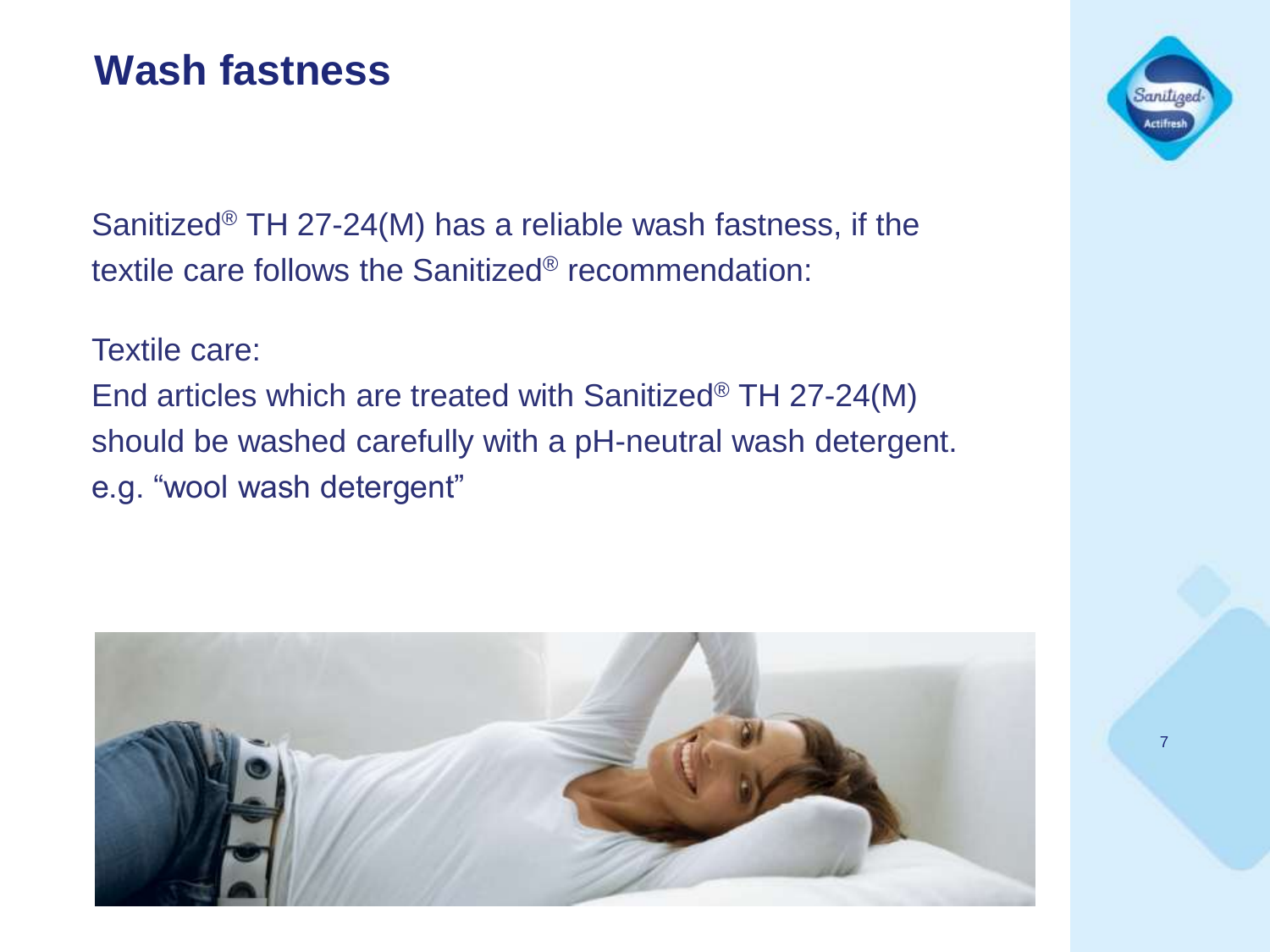

# **Sanitized® TH 27-24 / TH 22-27**

Application processes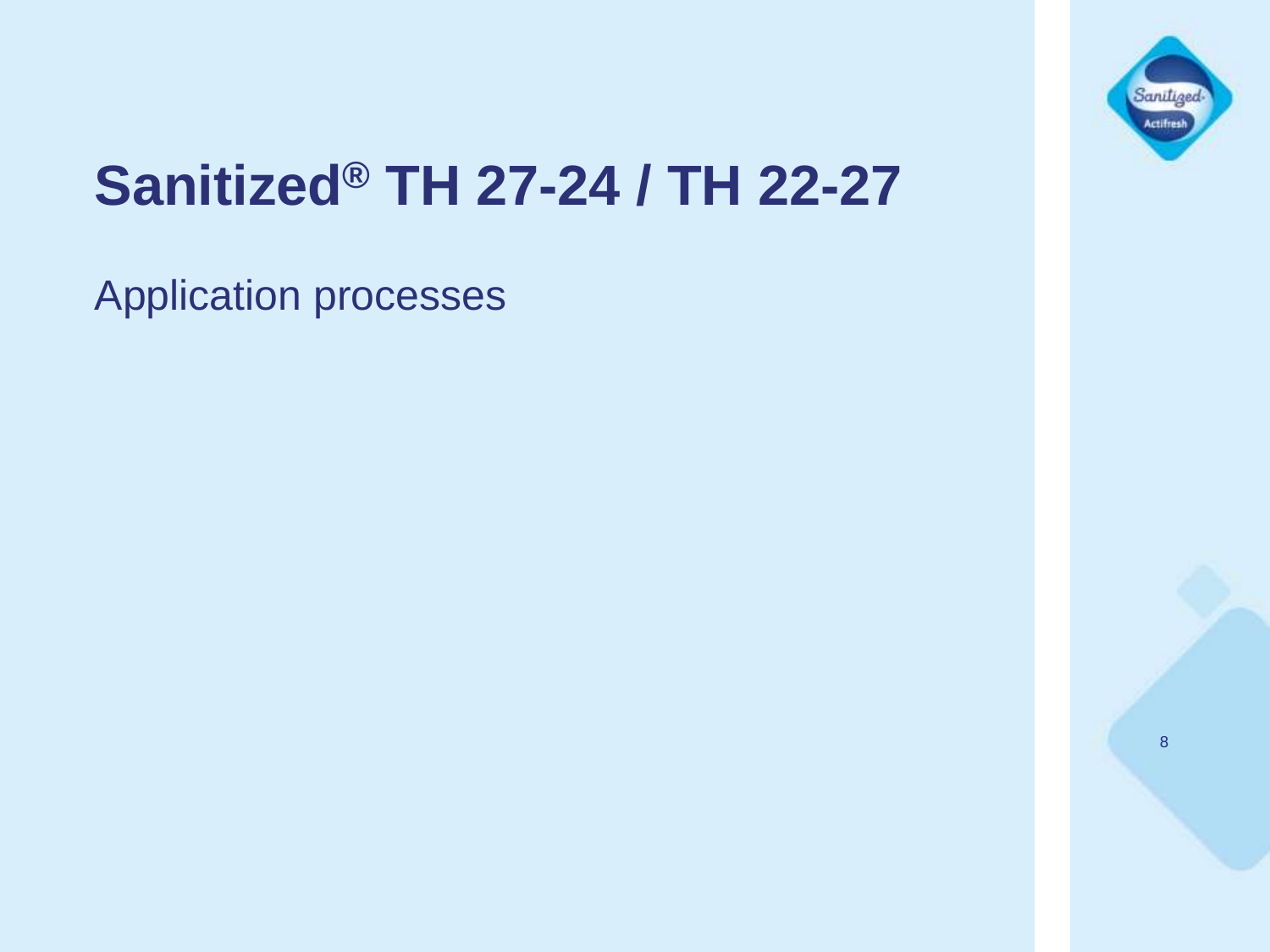### **Sanitized® TH 22-27 in dye bath (PES)**

### **Fig. 1: PES Dyeing process for Foron dyes**



**TH 22-27 dosed at 1.5–2.0% is equal to 0.75–1.0% of TH 27-24(M)**

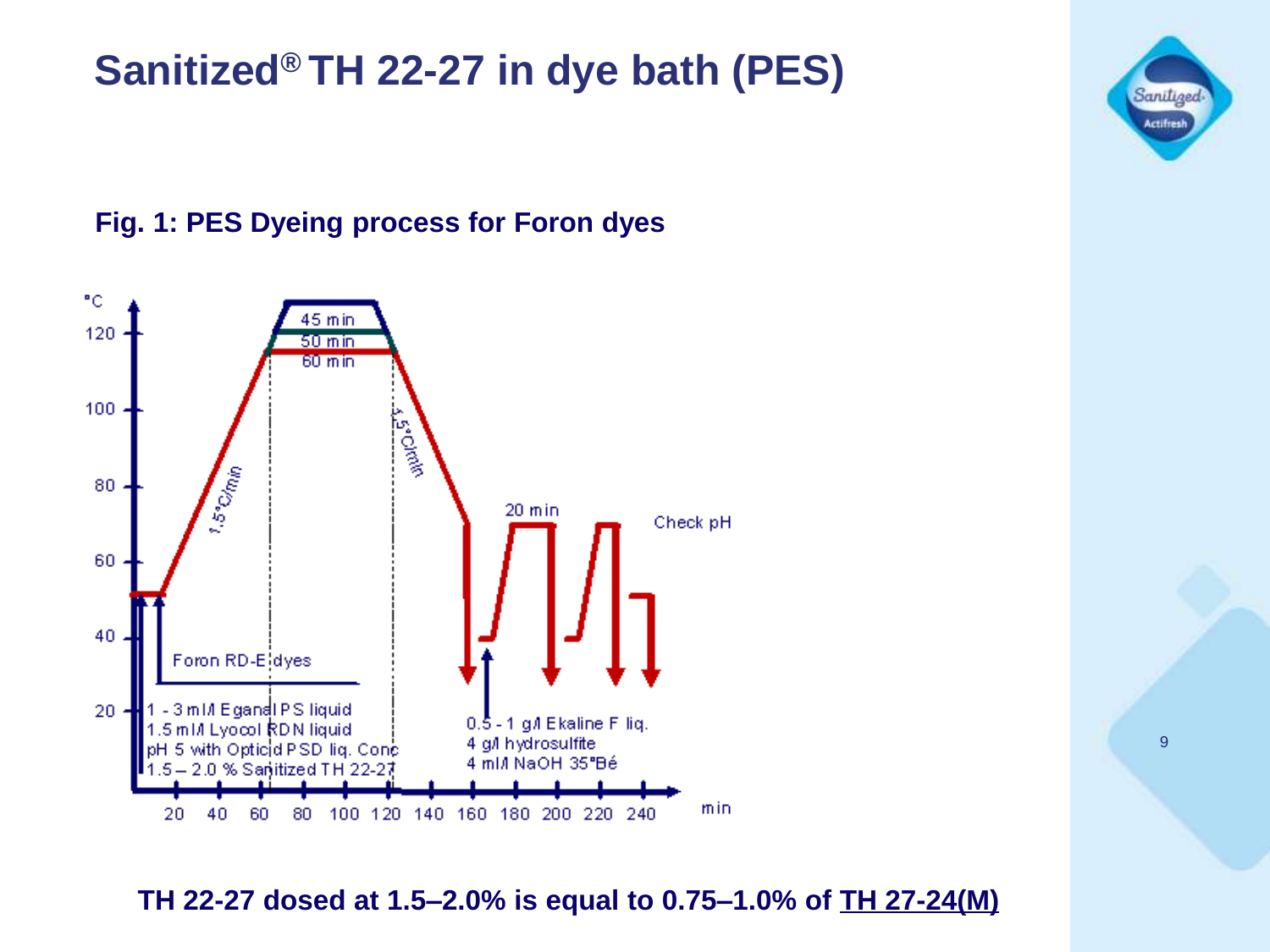## **Sanitized® TH 22-27 in dye bath (PA)**

Fig. 1: Dyeing process for acid and metal complex dyes with constant pH



**TH 22-27 dosed at 1.0–1.5% is equal to 0.5–0.75% of TH 27-24(M)**

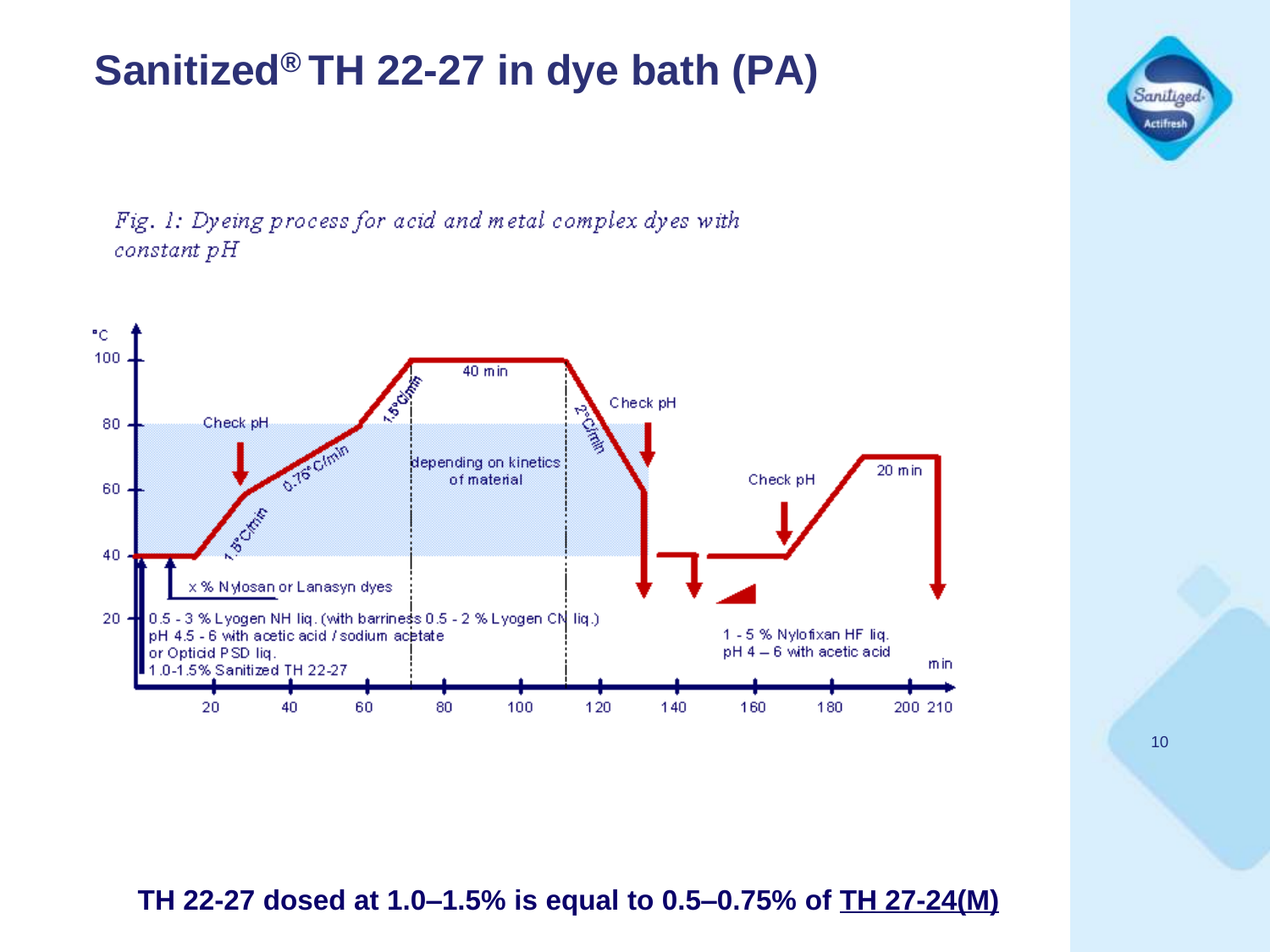### **Sanitized® TH 22-27 in after-treatment**



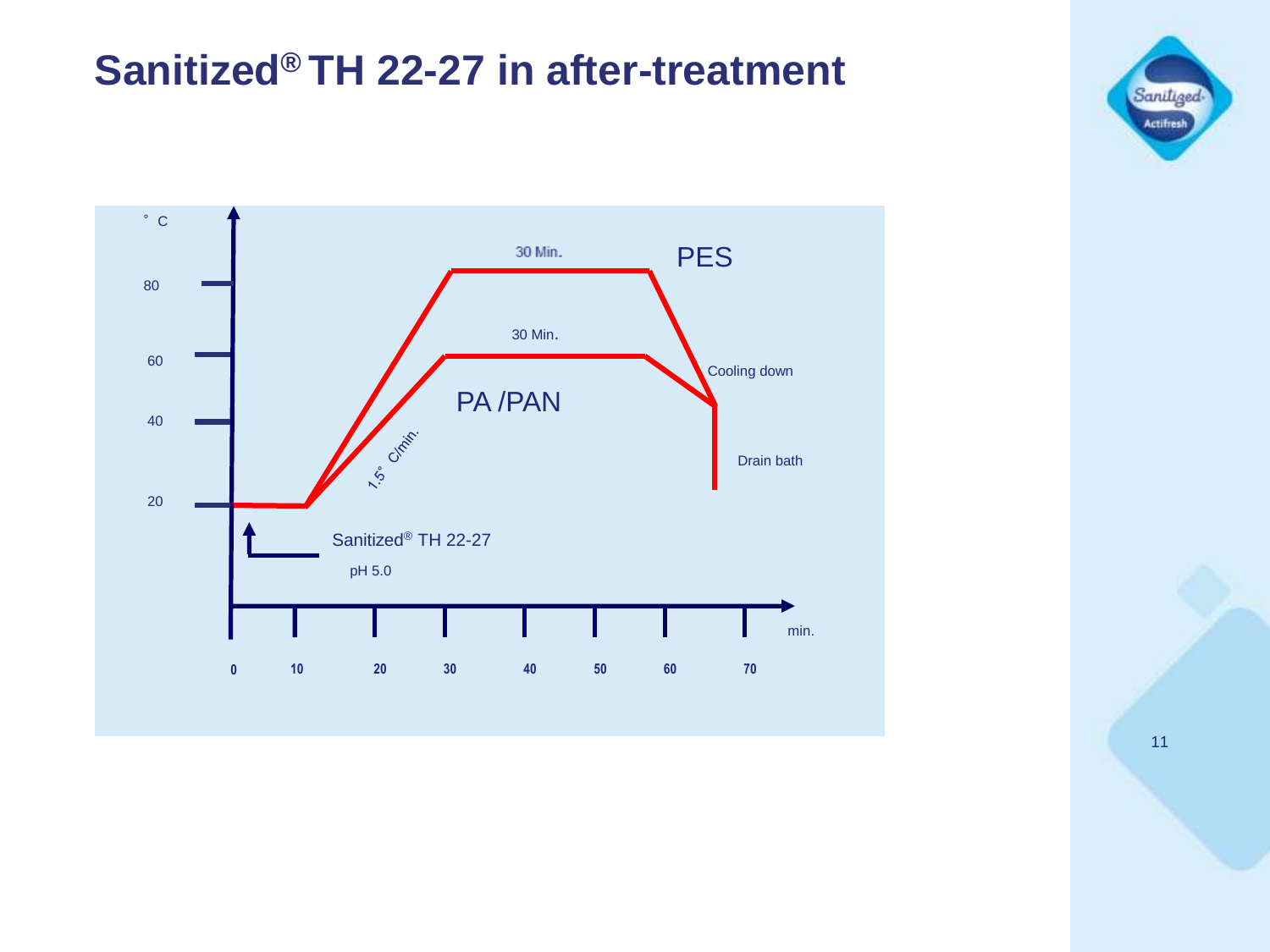## **Convincing advantages**

- › No influence on thermo-migration
- › No influence on rub fastness (dry/wet)
- › Limited or no influence on water column
- › Applicable in dye bath (PA and PES)
- › Recommended for dosing equipment
- $\rightarrow$  Low viscosity better handling
- › Saves costs and time

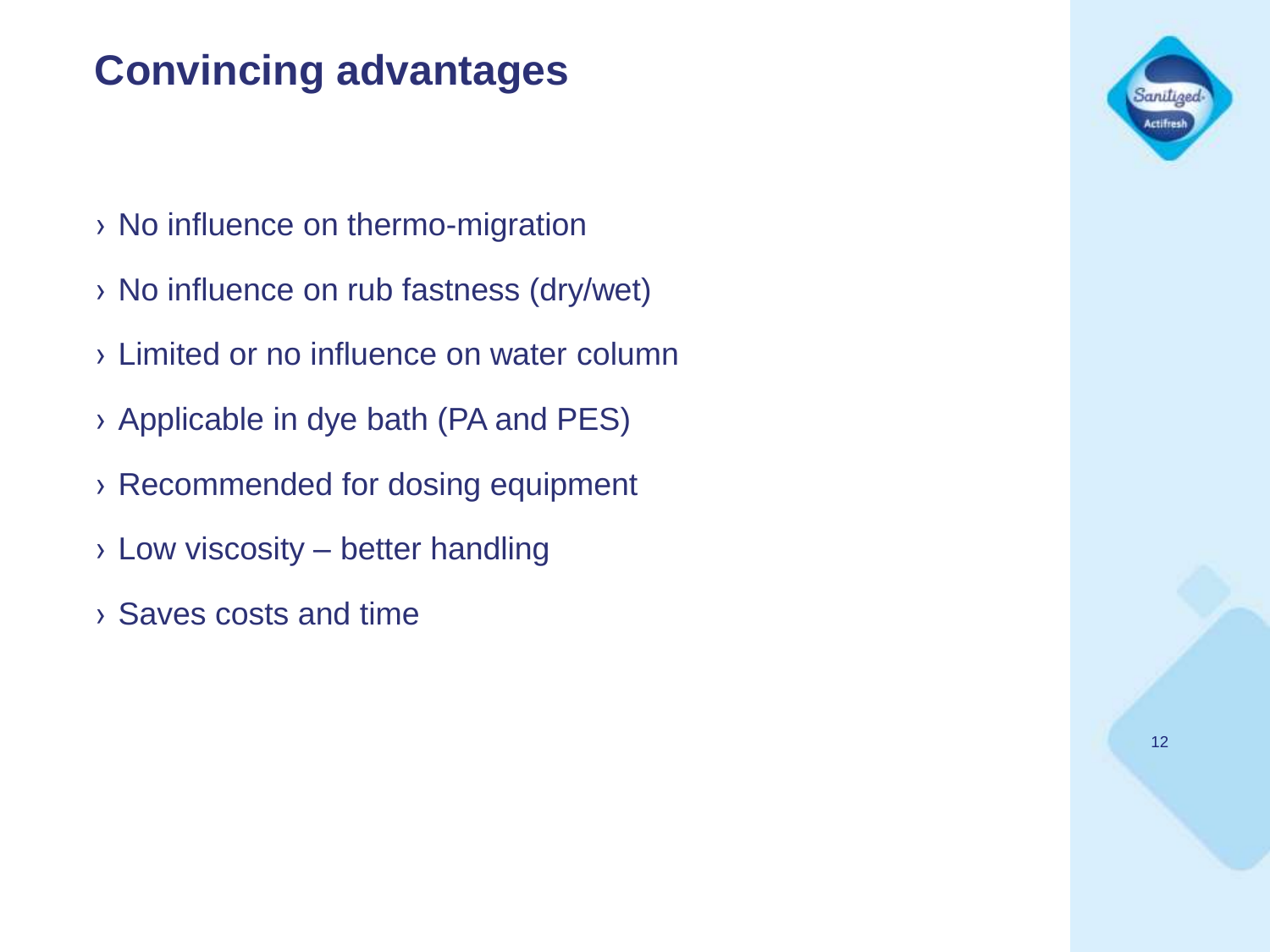

# **Sanitized® TH 27-24 / TH 22-27** Test methods

## including Spotlight Marker System for **Sanitized® TH 27-24 M**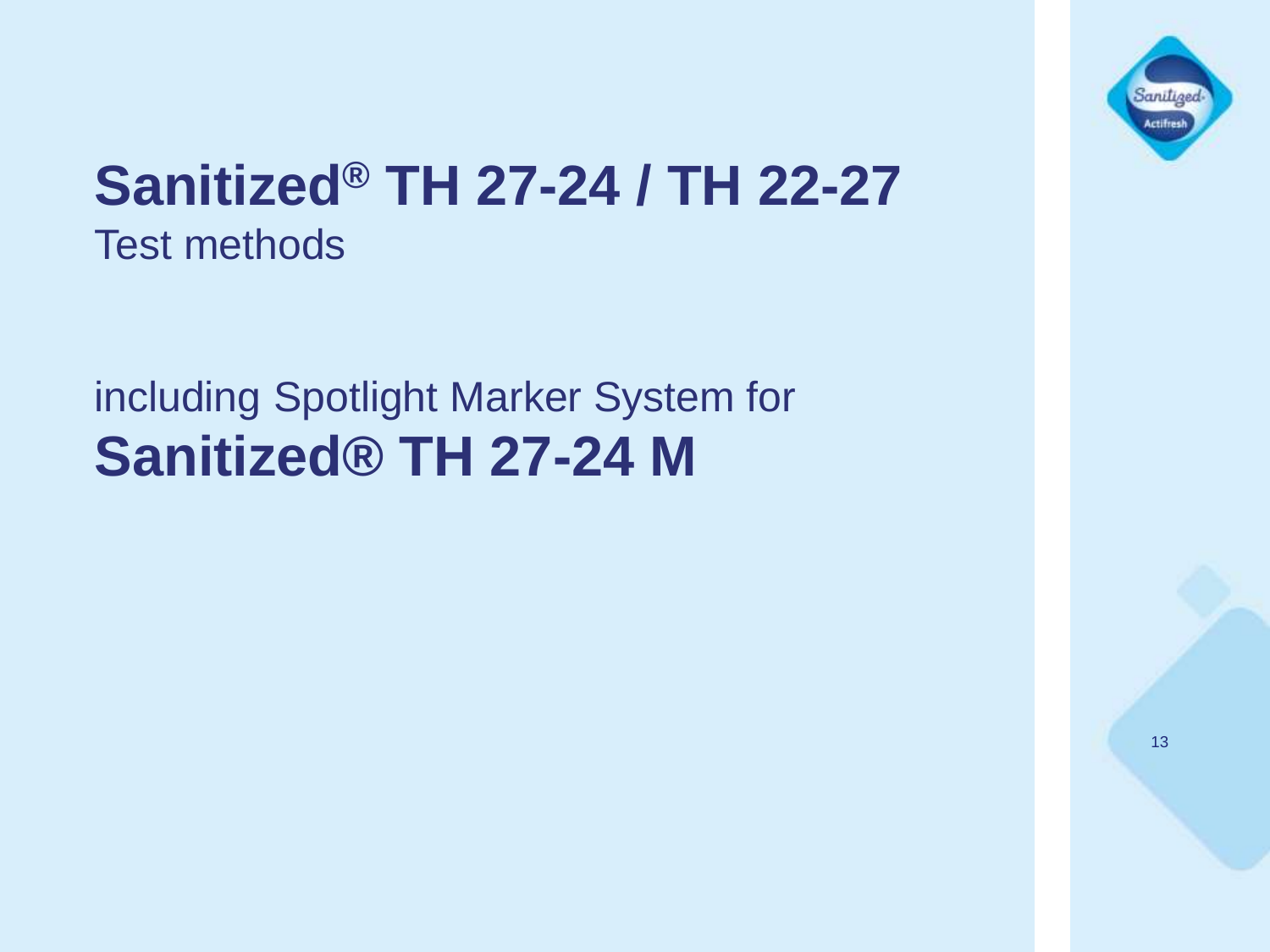### **Excellent results after 50 wash cycles on 100 % PES using JIS L- 1902**

#### **Results**

#### **Description of sample**

| Sample number:<br><b>Business:</b>                                                                         | 2012-1340-02<br><b>TECHNIK</b>                      | Received:<br>Type: | 20.09.2012 |
|------------------------------------------------------------------------------------------------------------|-----------------------------------------------------|--------------------|------------|
| Identification:<br>Main Component:<br>Appearance:<br>Field of Application:<br><b>Manufacturing Method:</b> | S24213<br>100% PES<br>blue<br>sportswear<br>knitted |                    |            |
| <b>Sanitized Products:</b><br>Declared quantity:                                                           | Sanitized TH 22-27<br>2%                            |                    |            |

Pretreatment: 50x gewaschen nach EN ISO 6330 (6A) 40°C

#### Test results of the SANITIZED-laboratory

| Quantitative analysis for determination of the bacteriostatic activity: |                                                             |                 |                       |                   |
|-------------------------------------------------------------------------|-------------------------------------------------------------|-----------------|-----------------------|-------------------|
| <b>Method</b>                                                           | <b>Test point</b>                                           | <b>Activity</b> | <b>Reduction in %</b> | <b>Evaluation</b> |
|                                                                         | JIS L 1902:2008   Staphylococcus aureus<br><b>ATCC 6538</b> | >4.30           | >99.99                | Good effect       |

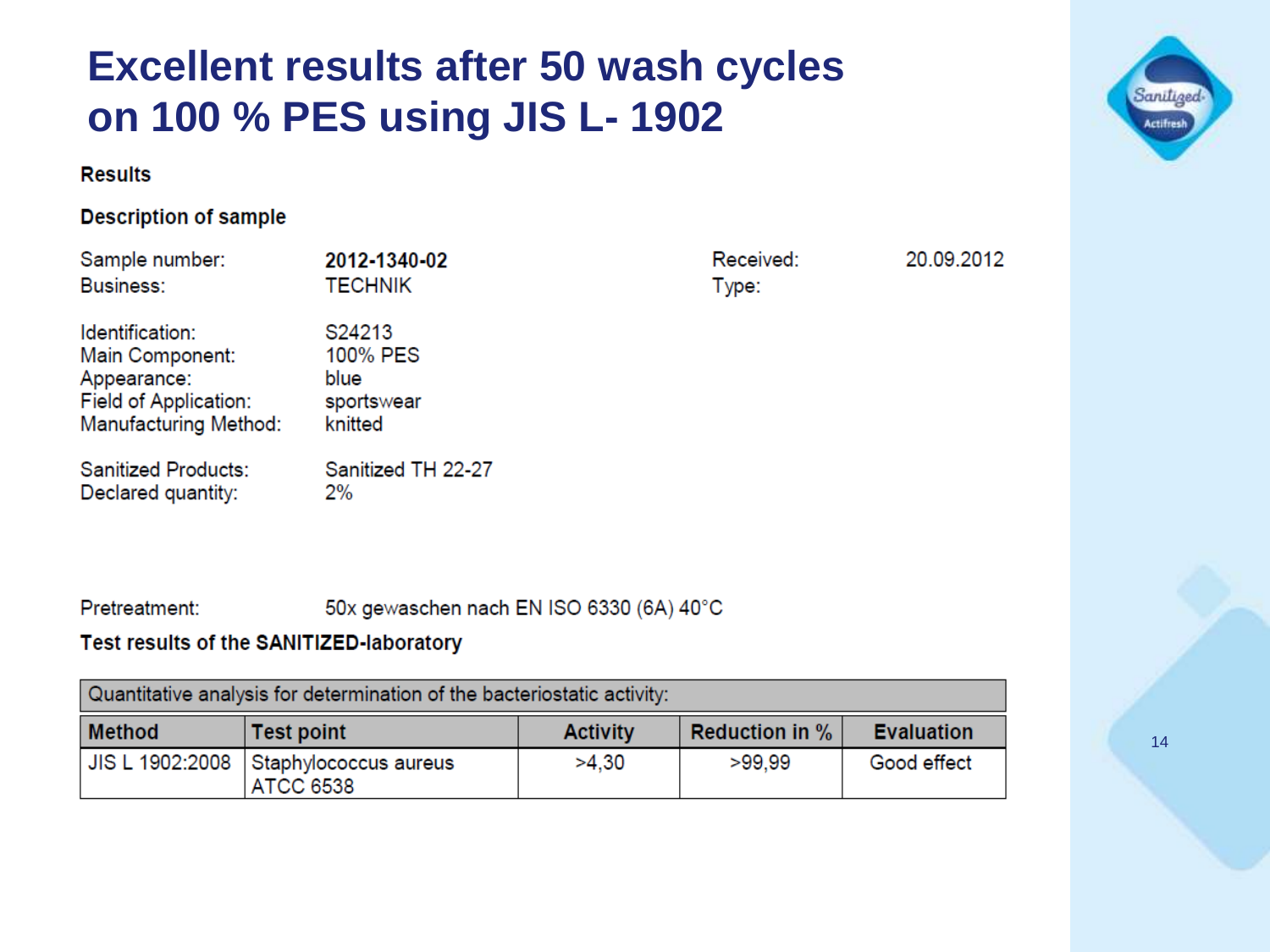### **Excellent results after 50 wash cycles on 86/14 % PA/PU using JIS L- 1902**

#### **Results**

#### **Description of sample**

| Sample number:<br><b>Business:</b>                                                                                             | 2012-1340-20<br><b>TECHNIK</b>                              | Received:<br>Type: | 20.09.2012 |
|--------------------------------------------------------------------------------------------------------------------------------|-------------------------------------------------------------|--------------------|------------|
| Identification:<br>Main Component:<br>Minor Component:<br>Appearance:<br>Field of Application:<br><b>Manufacturing Method:</b> | S35980<br>86% PA<br>14% PU<br>blue<br>sportswear<br>knitted |                    |            |
| <b>Sanitized Products:</b><br>Declared quantity:                                                                               | Sanitized TH 22-27<br>$2.0\%$                               |                    |            |

Pretreatment: 50x gewaschen nach EN ISO 6330 (6A) 40°C

#### Test results of the SANITIZED-laboratory

| Quantitative analysis for determination of the bacteriostatic activity: |                                                    |                 |                         |                   |
|-------------------------------------------------------------------------|----------------------------------------------------|-----------------|-------------------------|-------------------|
| <b>Method</b>                                                           | Test point                                         | <b>Activity</b> | <b>Reduction in %  </b> | <b>Evaluation</b> |
|                                                                         | JIS L 1902:2008 Staphylococcus aureus<br>ATCC 6538 | >4.30           | >99.99                  | Good effect       |

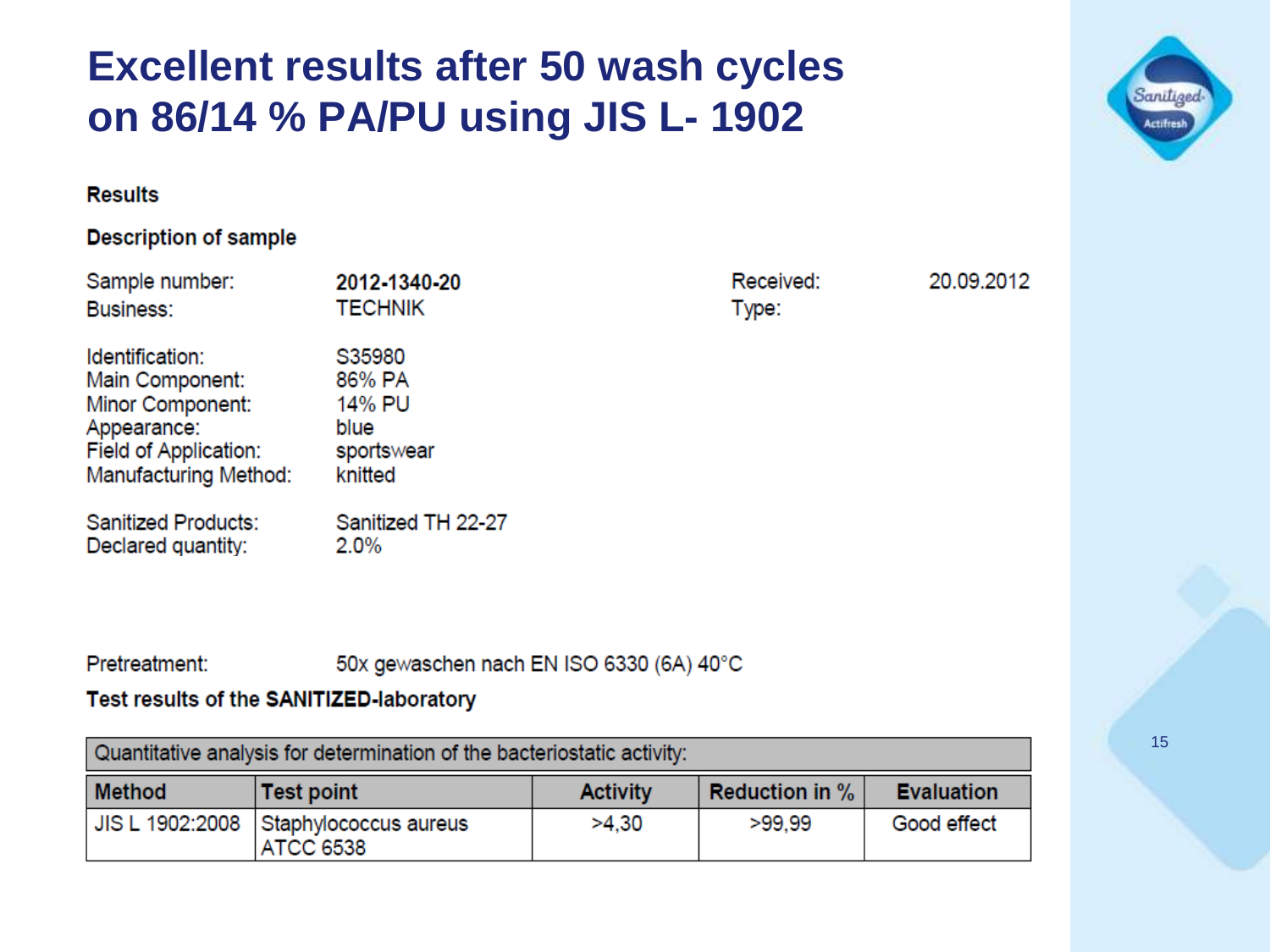## **Sanitized® TH 27-24 M.** The best choice for optimum quality control

- › Simple quality control throughout the entire process chain even at POS
- › Quick & easy quality control independent of time or location
- › Shorter procurement times due to immediate quality control: optimized sourcing and time-to-market
- › Protection against product pirating and rip-offs
- › All-in-one technology
- › Test costs reduction due to reduction of complexity
- › Check of recipe specifications (restricted substances list)
- › Unique system approved by the authorities (job safety)
- › Portable & simple operation
- › Low investment costs with quick amortization of the Sanitized® Spotlight

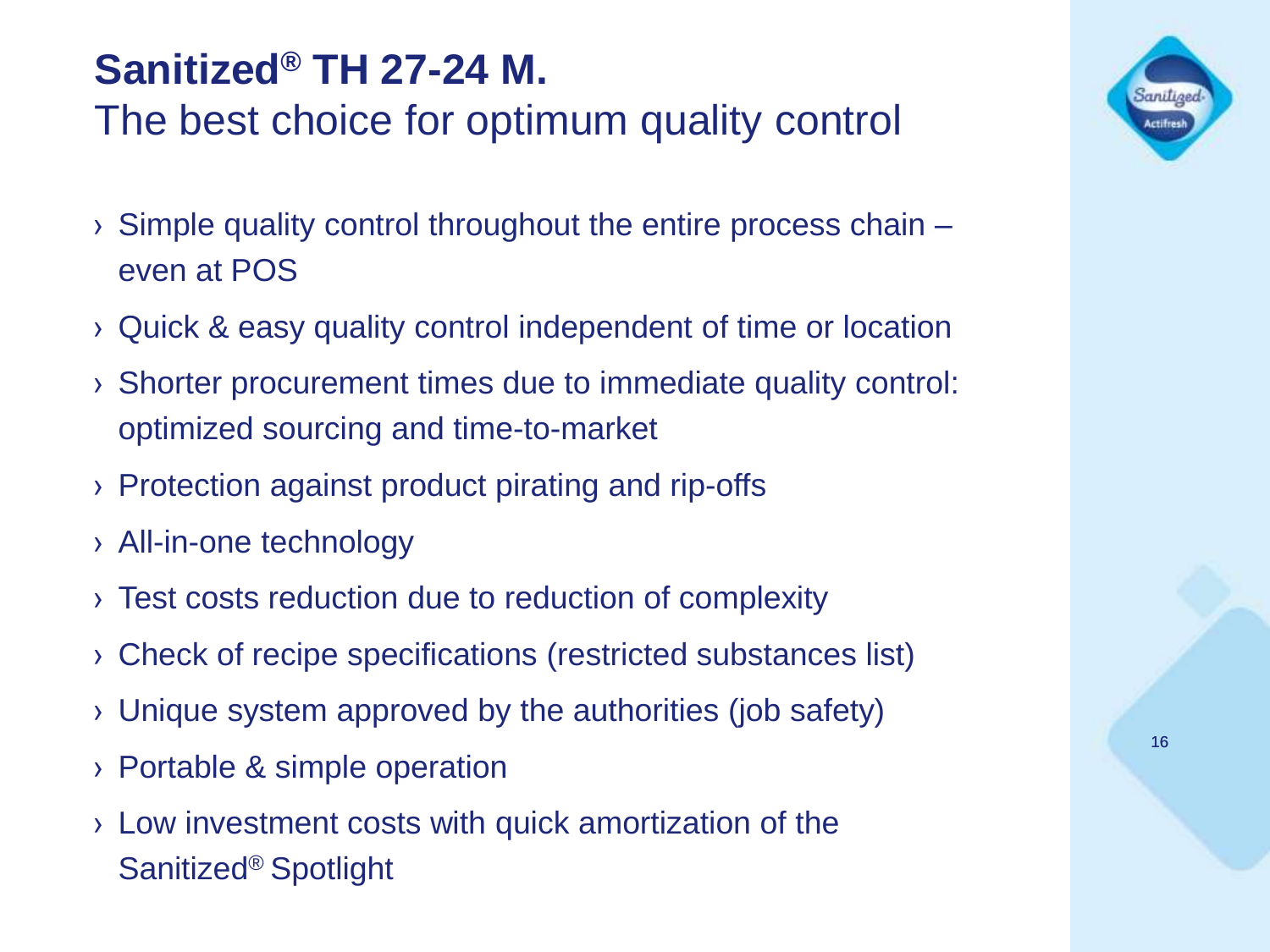### **Sanitized® Spotlight.**







- 1. Device housing
- 2. Obscuration & fixation panel
- 3. Viewfinder

4. Switch 5. Test field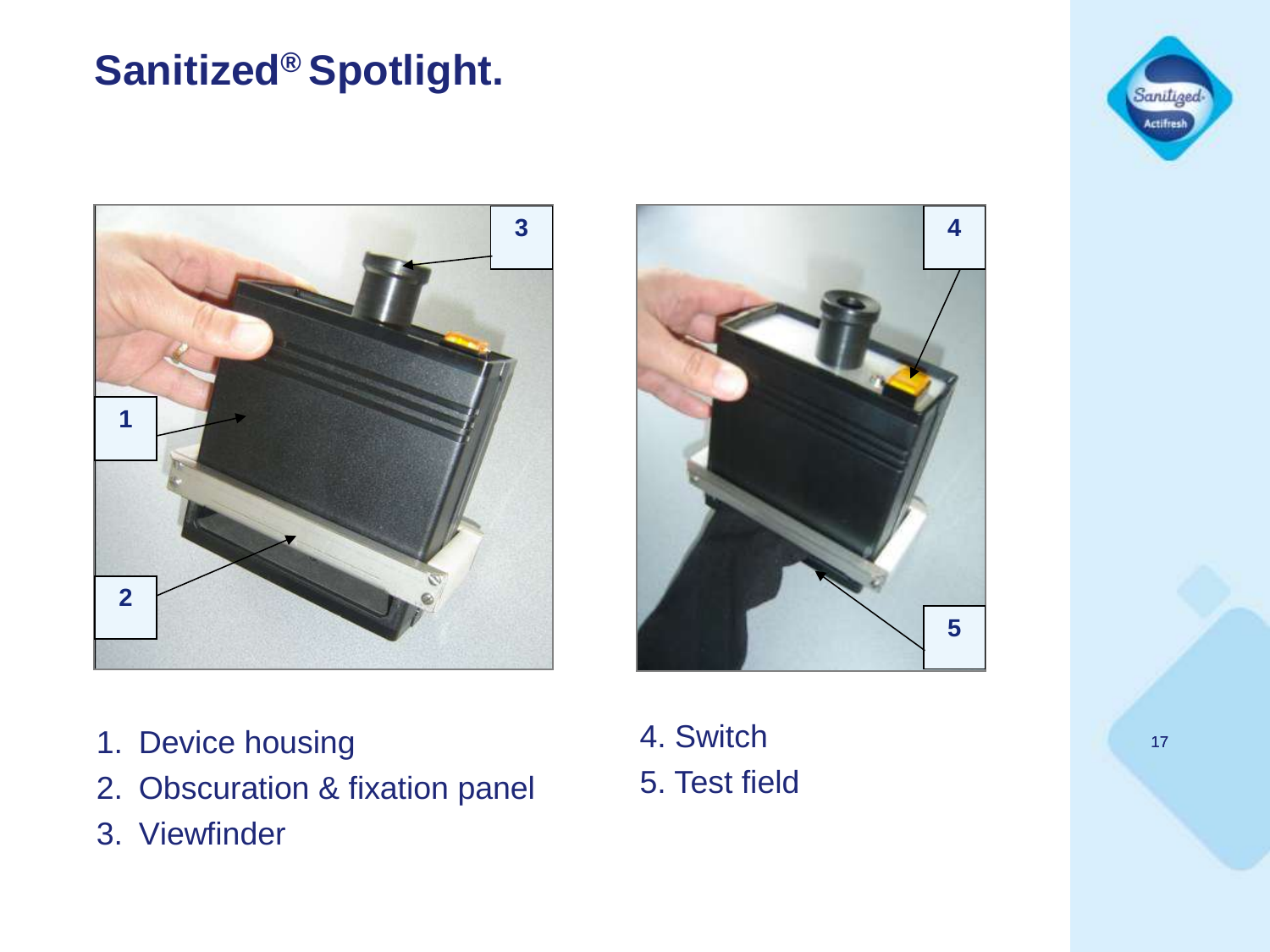# **Communication**



Sanitiged Actifresh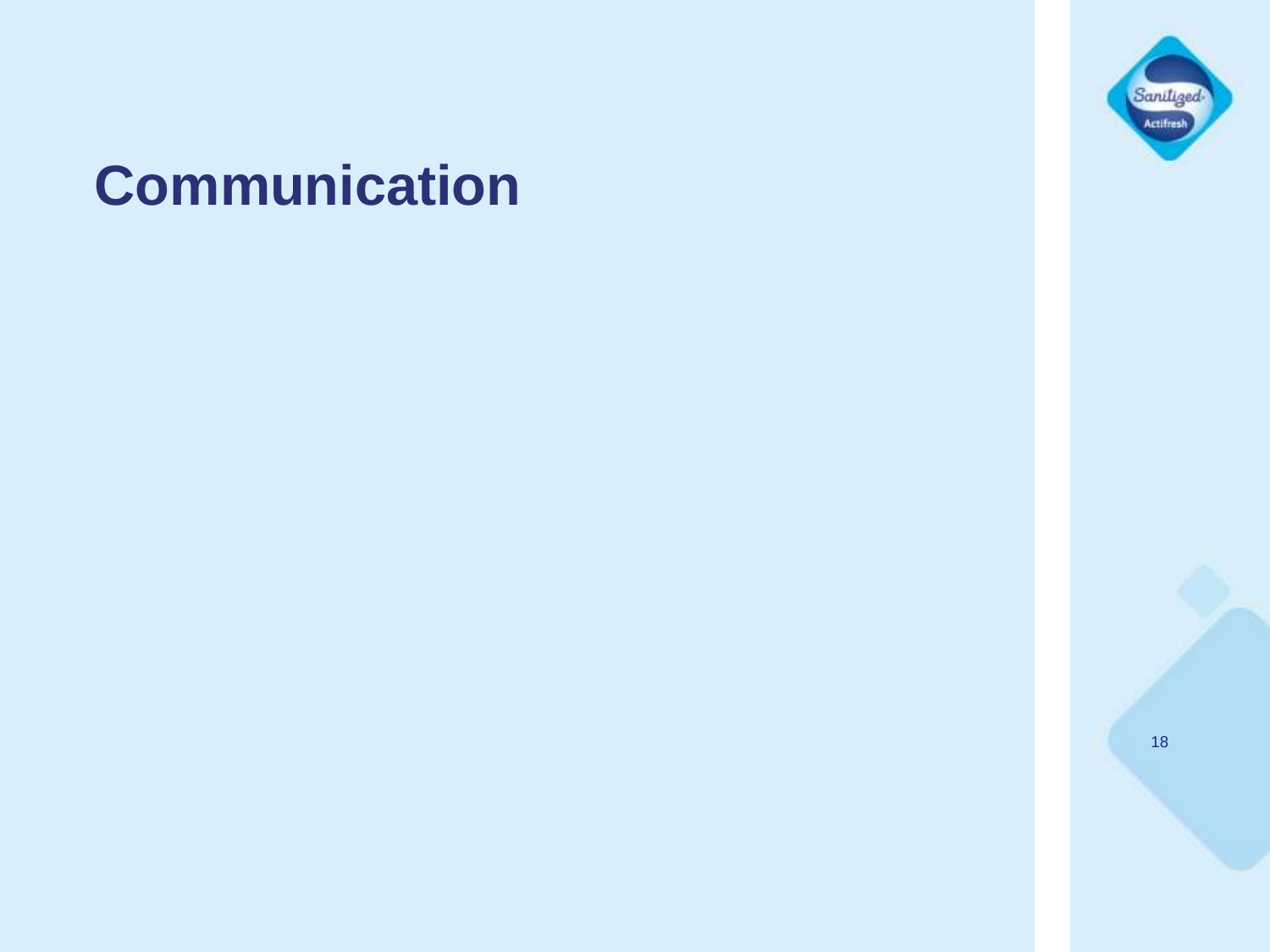### **Sanitized® effect communication.**  Comfort icons





- $\rightarrow$  Use only permitted in combination with the Sanitized<sup>®</sup> logo
- › It is only permitted to use one type of effect or claim icon depending on chosen main effect: Freshness, Comfort, Protection.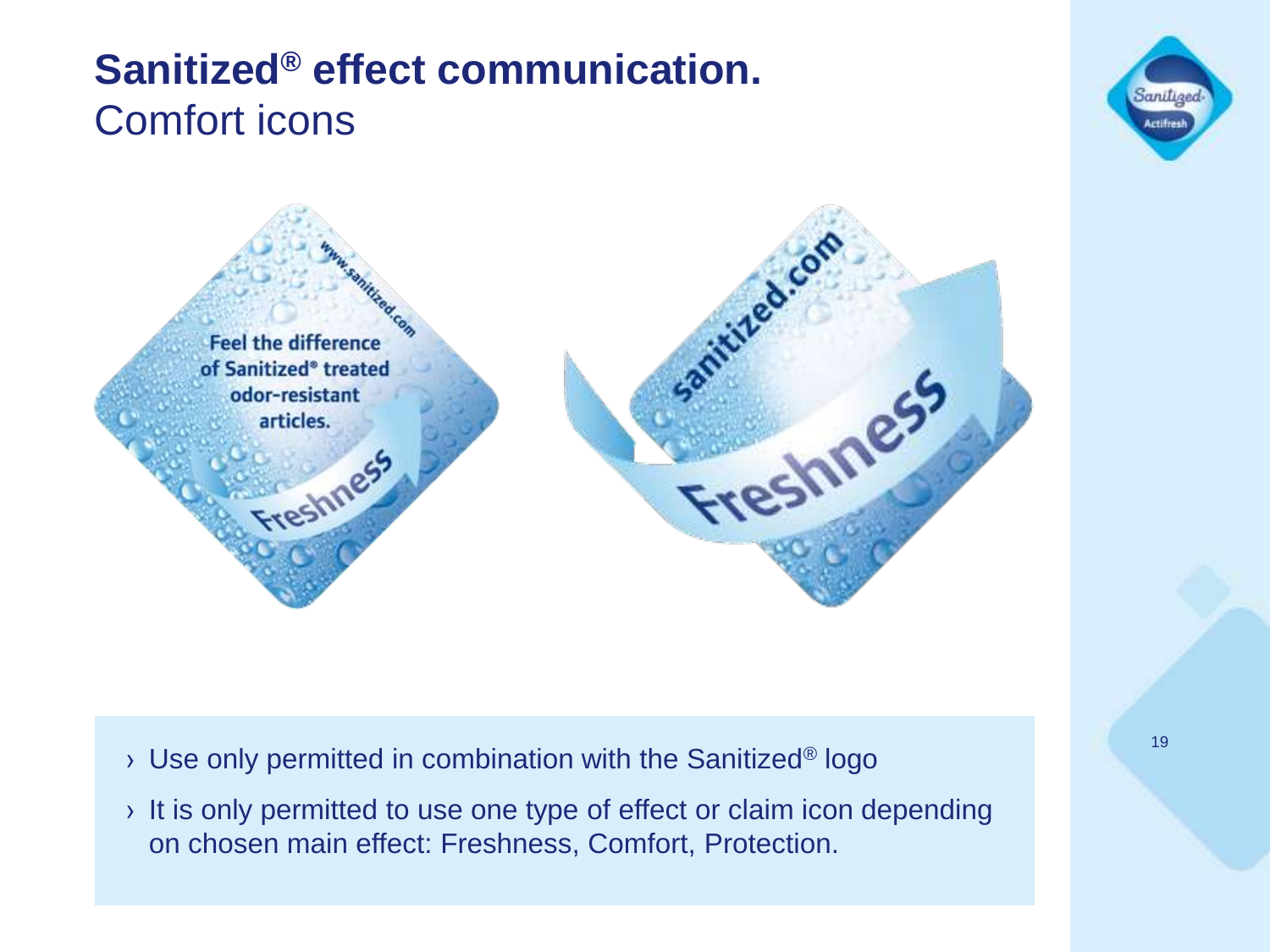## **Sanitized® effect communication.**  Sanitized® BPR conform hang tag Freshness







- › For all EU member countries
- › Please ask for our Hangtag Manual for more information.
- › Standard languages English
- › Standard size 48 x 48 mm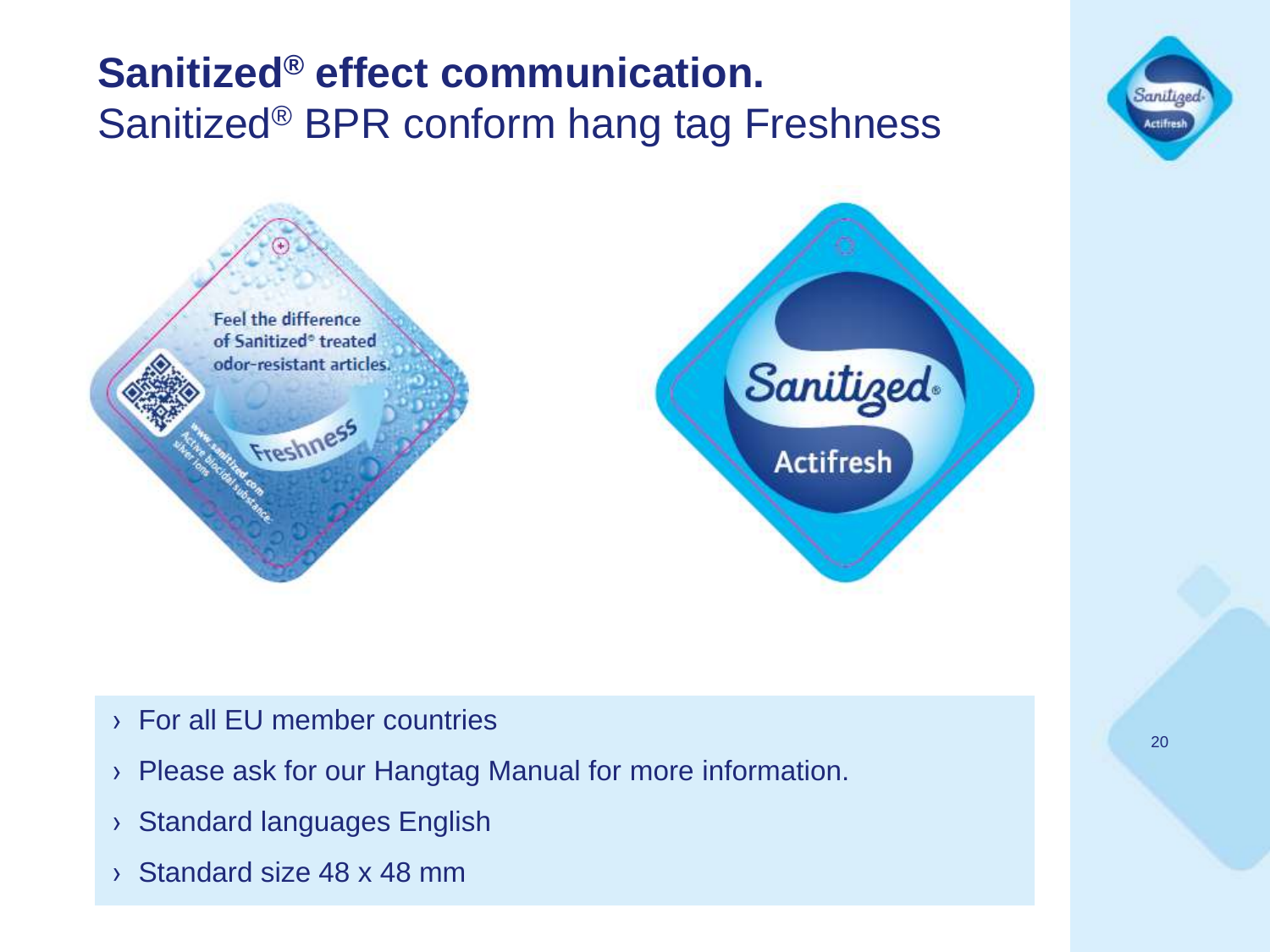### **Use Sanitized® to attract eCommerce visitors**

**The Sanitized® communication tools were developed to satisfy the consumer's increased demand for information. An excellent way to show the consumer the value you have added to the article.**  Direct and easy to understand, with animations (short films) in line with the article packaging illustration shown in your point of sales. Suitable as well to train your store sales people!



Sanitiged **Actifresh**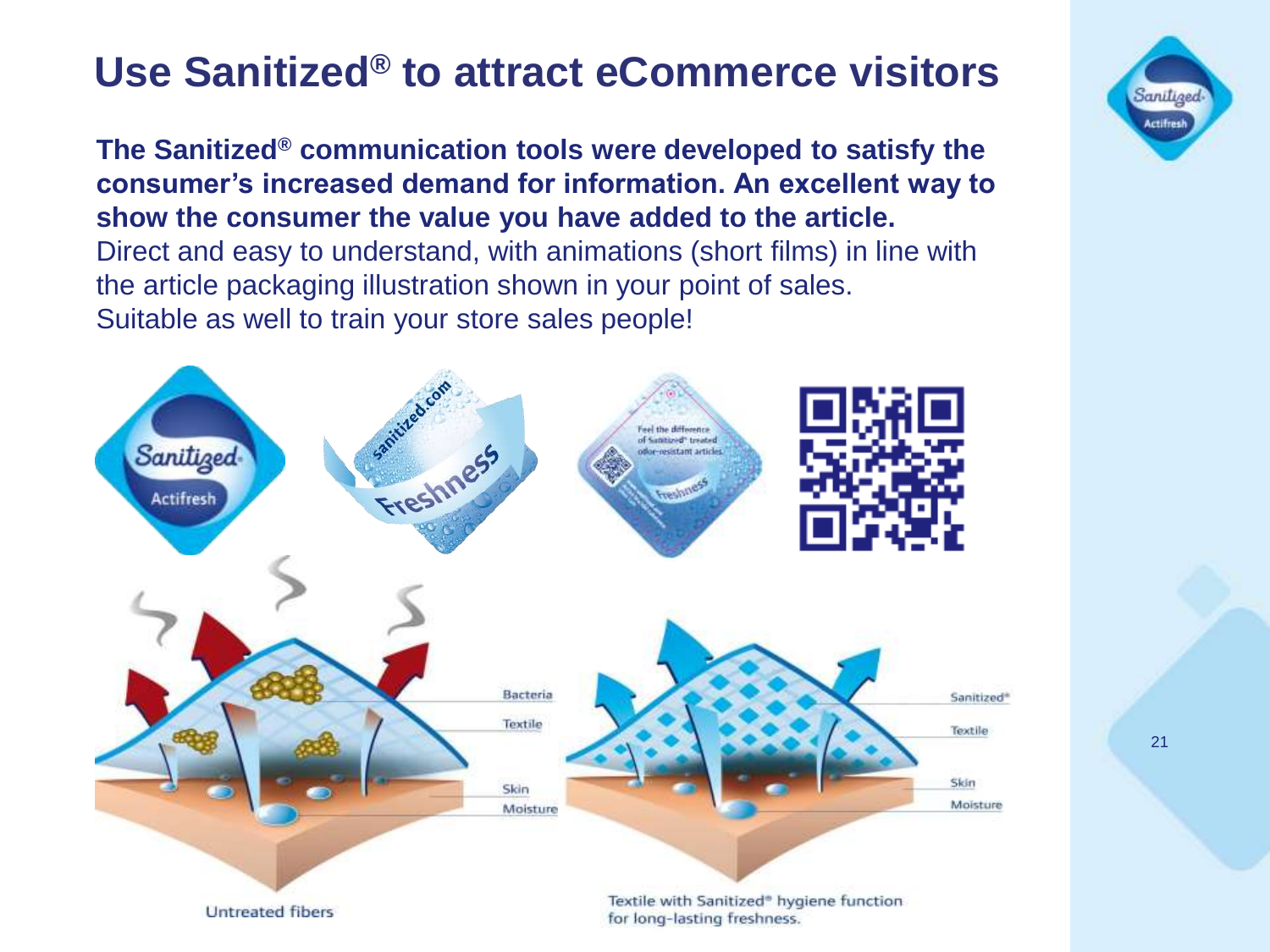### **Pop-up ou page web Sanitized®**



#### Comfort

Feeling of well-being thanks to the tried and tested Banitized// hygiene funotion

Bedding, fitted carpets, curtains or upholstery fabrics, that carry the Sanitized® seal, allow a relaxing feeling of well-being. For the Integrated hygiene function has a long-lasting and reliable effect. Breathe easily and relax. Sanitized® excels through its proven outstanding skin compatibility and is safe for both humans and the environment.

The antimicropial finish preserves the material longer and it has to be cleaned less flequently. You thus help to save water and energy.







More about Sanitized® 33

Active substances (ii)

Here you learn more apput the active substances with which the materials are treated. (i)

Lien direct: http://www.sanitized.com/fr/comfort.html **Version en français sur le web.**